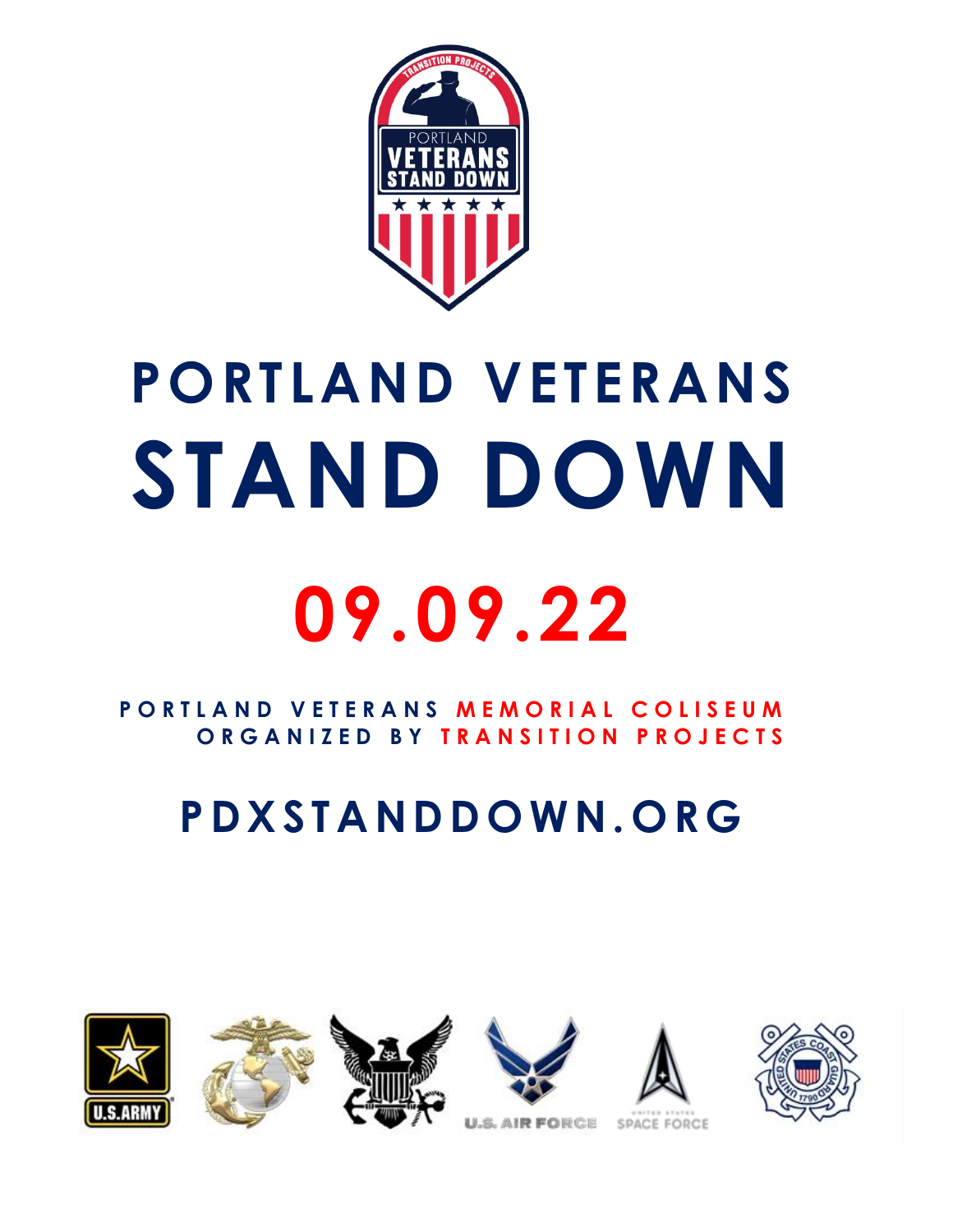# **ABOUT THE STAND DOWN**

Stand Downs honor and support veterans who have fallen on hard times by helping them access essential supportive services, explore employment opportunities, and connect to local, state, and federal support systems. In 2019, more than 450 veterans experiencing homelessness attended the Portland Stand Down, one of Oregon's largest veteran outreach events. Many who attend the event are connecting to services for the first time - a testament to the engagement potential the Stand Down offers. Led by Transition Projects, this critical community event is a success due to the combined efforts of community partners, corporations and businesses, providers, sponsors, and volunteers all coming together with the focus on connecting with veterans experiencing or at risk of homelessness.

## **GET INVOLVED**

#### Sponsorship

- Support veterans experiencing or at risk of homelessness attending this critically important event.
- Help cover event costs through a financial and/or product donation needed for the event's success.

#### Volunteer

- Join with over 75 volunteers providing event support.
- Volunteer roles include greeters and way-finders, registration, event set-up/take-down and much more...

#### Resource or Service Provider

- Represent your organization or company and provide resources, services, and programs for veterans.
- Participating providers include medical, dental, vision, library, social security, legal clinic, national and local veteran specific services, programs and much more!

#### Employment Fair

- Join with outstanding local and national companies seeking veteran candidates for jobs.
- Take the opportunity to interview & hire on-the-spot!

### **CONTACTS**

#### Sponsorships

Roma Peyser | Director of Development 503.280.4667 | [roma.peyser@tprojects.org](mailto:roma.peyser@tprojects.org)

#### Registration & Donations

Michael Magnes | Development & Communication Supervisor 503.280.4741 | [michael.magnes@tprojects.org](mailto:michael.magnes@tprojects.org)

#### Volunteer

Emily Coleman | Volunteer Program Supervisor 503.488.7745 | [emily.coleman@tprojects.org](mailto:emily.coleman@tprojects.org)



665 NW Hoyt St. Portland OR 97209 *from homelessness to housing*  tprojects.org | pdxstanddown.org